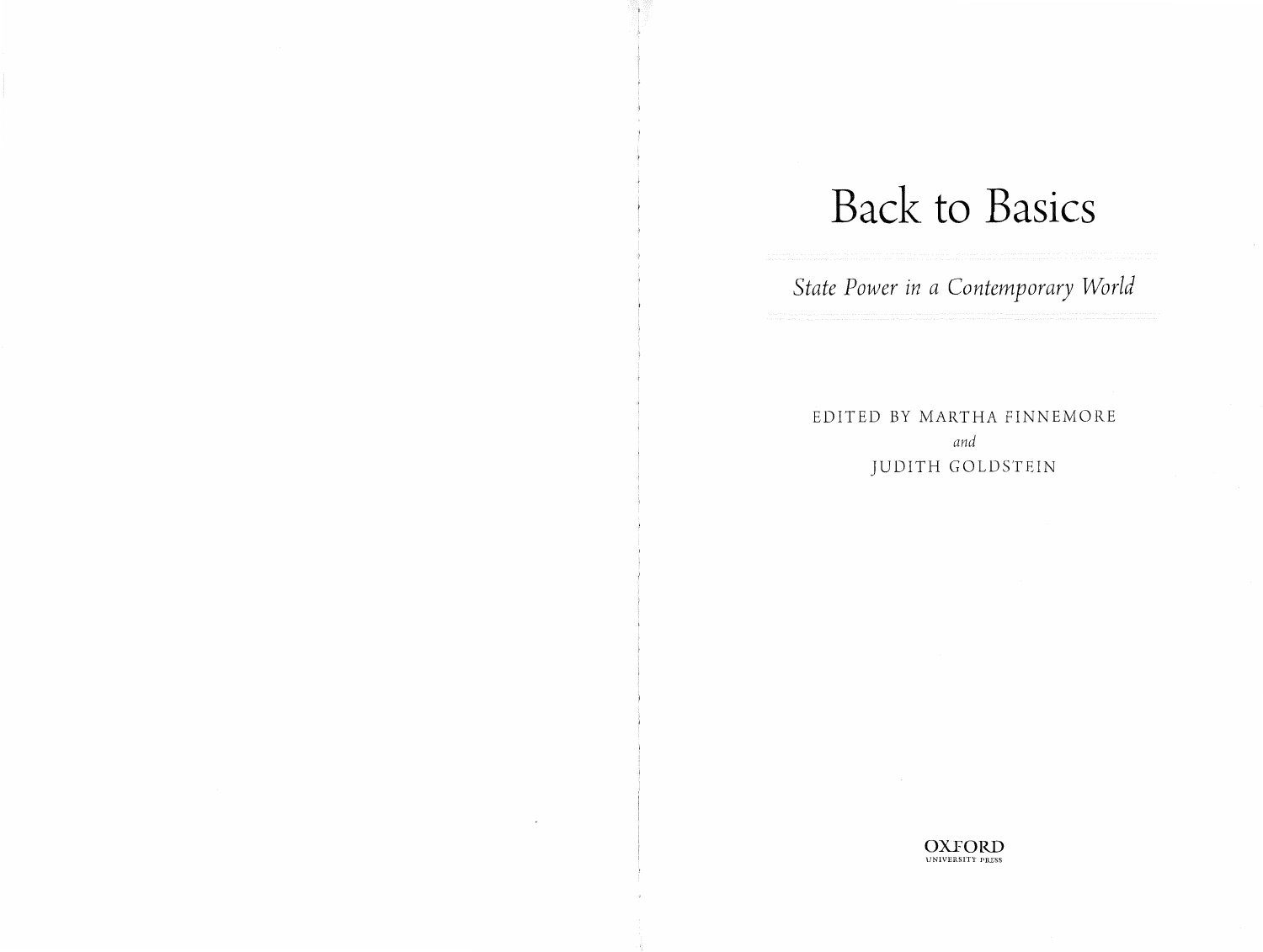# **OXFORD**

UNIVERSITY PRESS

Oxford University Press is a department of the University of Oxford. It furthers the University's objective of excellence in research, scholarship, and education by publishing worldwide.

Oxford New York

Aucldand Cape Town Dar es Salaam Hong Kong Karachi Kuala Lumpur Madrid Melbourne Mexico City Nairobi New Delhi Shanghai Taipei Toronto

#### With offices in

Argentina Austria Brazil Chile Czech Republic France Greece Guatemala Hungary Italy Japan Poland Portugal Singapore South Korea Switzerland Thailand Turkey Ukraine Vietnam

Oxford is a registered trademark of Oxford University Press in the UK and certain other countries.

> Published in the United States of America by Oxford University Press 198 Madison Avenue, New York, NY 10016

© Oxford University Press 2013

All rights reserved. No part of this publication may be reproduced, stored in a retrieval system, or transmitted, in any form or by any means, without the prior permission in writing of Oxford University Press, or as expressly permitted by law, by license, or under terms agreed with the appropriate reproduction rights organization. Inquiries concerning reproduction outside the scope of the above should be sent to the Rights Department, Oxford University Press, at the address above.

> You must not circulate this work in any other form and you must impose this same condition on any acquirer.

Library of Congress Cataloging-in-Publication Data Back to basics : state power in a contemporary world / edited by Martha Finnemore and Judith Goldstein. p. em. Includes bibliographical references and index. ISBN 978-0-19-997008-7--ISBN 978-0-19-997009-4 (pbk.) 1. Power (Social sciences) 2. International relations. 3. World politics. I. Finnemore, Martha. II. Goldstein, Judith. JC330.B255 2013 327.1'1-dc23

2012029550

1 3 5 7 9 8 6 4 2 Printed in the United States of America on acid-free paper

#### *For Stephen Krasner, whose intellectual integrity, clarity of mind, and fearless curiosity have made us all better scholars*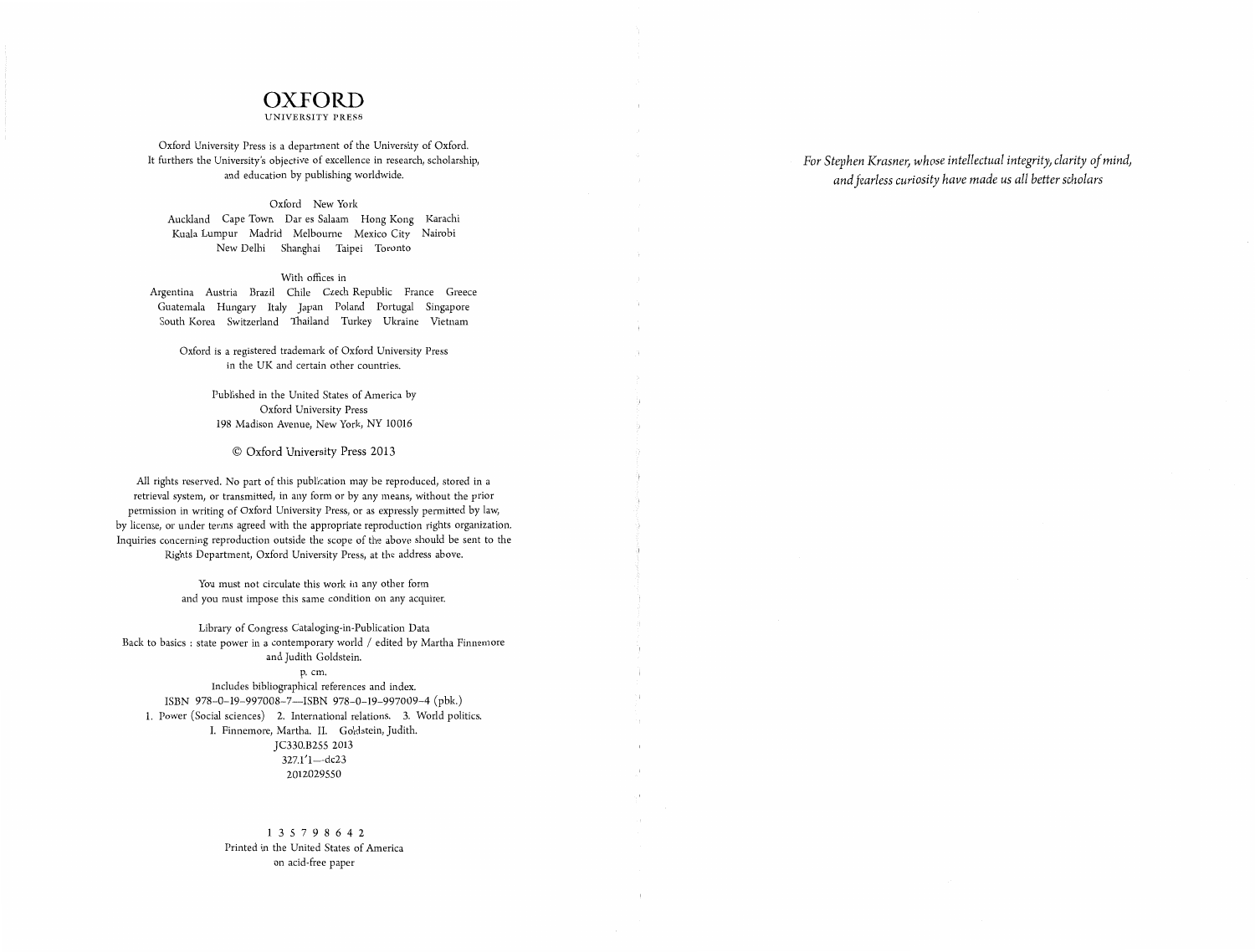# **Currency and State Power**

8

#### BENJAMIN J. COHEN

The modern field of international political economy has had remarkably little to say about the concept of power in monetary relations. Well into the 1990s-apart from some early discussions by Charles Kindleberger,<sup>1</sup> Susan Strange, $^2$  and myself<sup>3</sup>-the theory of monetary power remained, in the words of Jonathan Kirshner, "a neglected area of study."<sup>4</sup> Much has been written about the instrumental use of power in monetary relations. But only recently have scholars begun to explore the concept of monetary power itself, its nature and sources, in formal theoretical terms,<sup>5</sup> including two previous efforts of my own.<sup>6</sup> Many questions, however, still remain unanswered.

The aim of this chapter, building on my previous efforts, is to address one issue in particular: the effect of an international currency on state power. We know that at any given time, a few national moneys play important international roles. We also know---or, at least, assume----there must be some connection between currency and state power, though it is not always obvious which way the arrow of causation runs. To some extent, clearly, power plays the role of independent variable, driving currency choice. A money will not come to be used internationally if its issuing state does not already enjoy a significant measure of economic and political standing in the world. For the purposes of this essay, however, the emphasis will be on the reverse causal relationship-power as a dependent variable, driven by currency choice. A state's initial endowment of power will be assumed to be given. The question is: What will happen to that endowment of power once the national money comes to play an important international role? In short, what value is added by currency internationalization?

In conceptual terms, we really know very little about the specific causal pathways that run from cross-border use of a money to the capabilities of its home government. To set the issue within a firm analytical framework, this chapter disaggregates the concept of currency internationalization into the separate roles that an international money may play. Attention is then focused on three specific questions: What is the effect on state power of each specific role, considered on its own? Are there interdependencies among the various roles? And are what are their relative or cumulative impacts?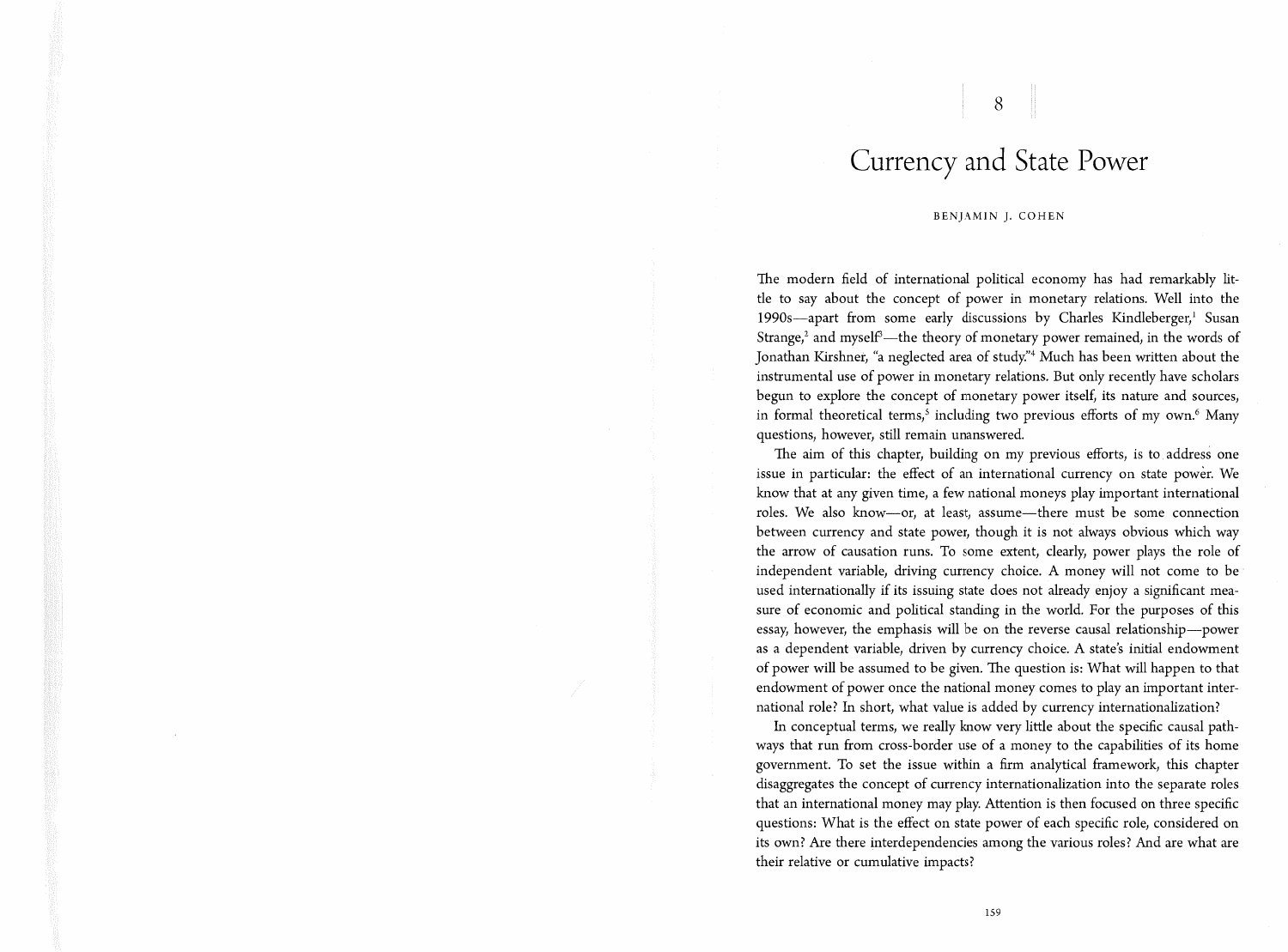In the end, three roles appear to be of paramount importance: a money's role in financial markets, trade, and central-bank reserves. The roles in financial markets and reserves enhance the issuing state's monetary autonomy, making it easier to delay or deflect adjustment costs. Autonomy in turn creates a capacity for influence, though whether that capacity can be actualized will depend on ancillary conditions that may vary considerably over time. A currency's role in trade is important, above all, because of its impact on central-bank reserve preferences. The more a currency dominates in each of these three roles, the greater is the issuing state's monetary power.

# Framing the Issue

The concept of state power is not simple, as the editors of this volume remind us. In the context of international monetary relations, most power analyses tend to focus on overt manifestations of influence at a micro or macro level--- the ability of a government to play an authoritative role in, say, crisis management or financial regulatory politics or the supply of payments financing. But to truly understand monetary power, we have to go behind these manifestations to see where such abilities come from. That demands clarification of two key analytical issues: the relevant definition of power and the nature of the environment in which states operate.

For most scholars of world politics, including most of the contributors to this volume, power tends to be equated simply with influence-"letting others have your way;' as diplomacy has jokingly been defined. But in monetary relations a second dimension of power must also be emphasized—the dimension of *autonomy,* understood as an ability to act freely, without external constraint (in effect, others letting *you* have your way). The relevant definition of power encompasses both autonomy and influence.

In the monetary domain, autonomy is important because, as I have argued elsewhere, it is the essential prerequisite for influence? The starting point is the balance of payments-the flows of money in and out of a country generated by international trade and investment. Through the balance of payments, with its inevitable surpluses and deficits, national economies are inescapably linked. The ever-present risk of unsustainable imbalance poses a persistent threat to policy independence. For most states, therefore, the foundation of monetary power is the capacity to avoid the burden of adjustment required by payments disequilibrium-an ability to delay adjustment or deflect its costs onto others. Only once autonomy is established might a government then be able to turn its thoughts to the possibility of influencing others as well.

In a real sense, of course, influence is inherent in autonomy. Because monetary relations are inherently reciprocal, a potential for leverage is created automatically whenever policy independence is attained. By definition, a capacity to

avoid adjustment costs implies that if payments equilibrium is to be restored, others must adjust instead. At least part of the burden will be diverted elsewhere. Hence a measure of influence is necessarily generated as an inescapable corollary of the process. But what kind of influence? The influence that derives automatically from a capacity to avoid adjustment costs is *passive,* representing at best a contingent aspect of power since it can be said to exist at all only because of the core dimension of autonomy. Moreover, the impacts involved are diffuse and undirected. This kind of passive power is very different from what is conventionally meant by influence, which normally is understood to imply some degree of deliberate targeting or intent-"purposeful acts," in the words of David Andrews.8 Monetary autonomy translates into influence in the accepted sense of the term-a dimension of power aiming to shape the actions of others-only when the potential for leverage is *actualized,* self-consciously applied to attain economic or political goals.

In turn, whether we are talking of autonomy or influence, it is evident that the key to analysis lies in the nature of the environment within which states operate. Currency internationalization is largely a market phenomenon, reflecting the preferences of diverse agents in global trade and financial markets. But since moneys tend to be issued by states (or, as in Europe, by a group of states), the power derived from currency internationalization is generally manifested in state-to-state relations. Most salient, therefore, is the structure of transactional relationships among states, as emphasized in the so-called "relational power" approach (or "social power" approach) that has dominated power analysis since the mid-twentieth century.<sup>9</sup> What matters is who depends on whom and for what. How asymmetrical are prevailing relationships among states, and how centrally located is a country in the global network of interactions? Relational asymmetries manifestly lie at the root of monetary autonomy and therefore may be said to be the source of a state's influence as well. The connections run from  $(1)$  mutual dependence to  $(2)$  a capacity to avoid the burden of adjustment to ( 3) passive or actualized influence.

Framing the central issue for this essay then is relatively straightforward. A framework for analysis can be outlined in the form of a series of four interrelated sets of questions:

- 1. What is the effect of an international currency on the issuing state's position within the global monetary network? In particular, is dependence reduced or centrality of position enhanced?
- 2. What is the effect of an international currency on the state's monetary autonomy?
- 3. What is the effect of an international currency on the state's capacity for influence?
- 4. What is the likelihood that influence will be actualized?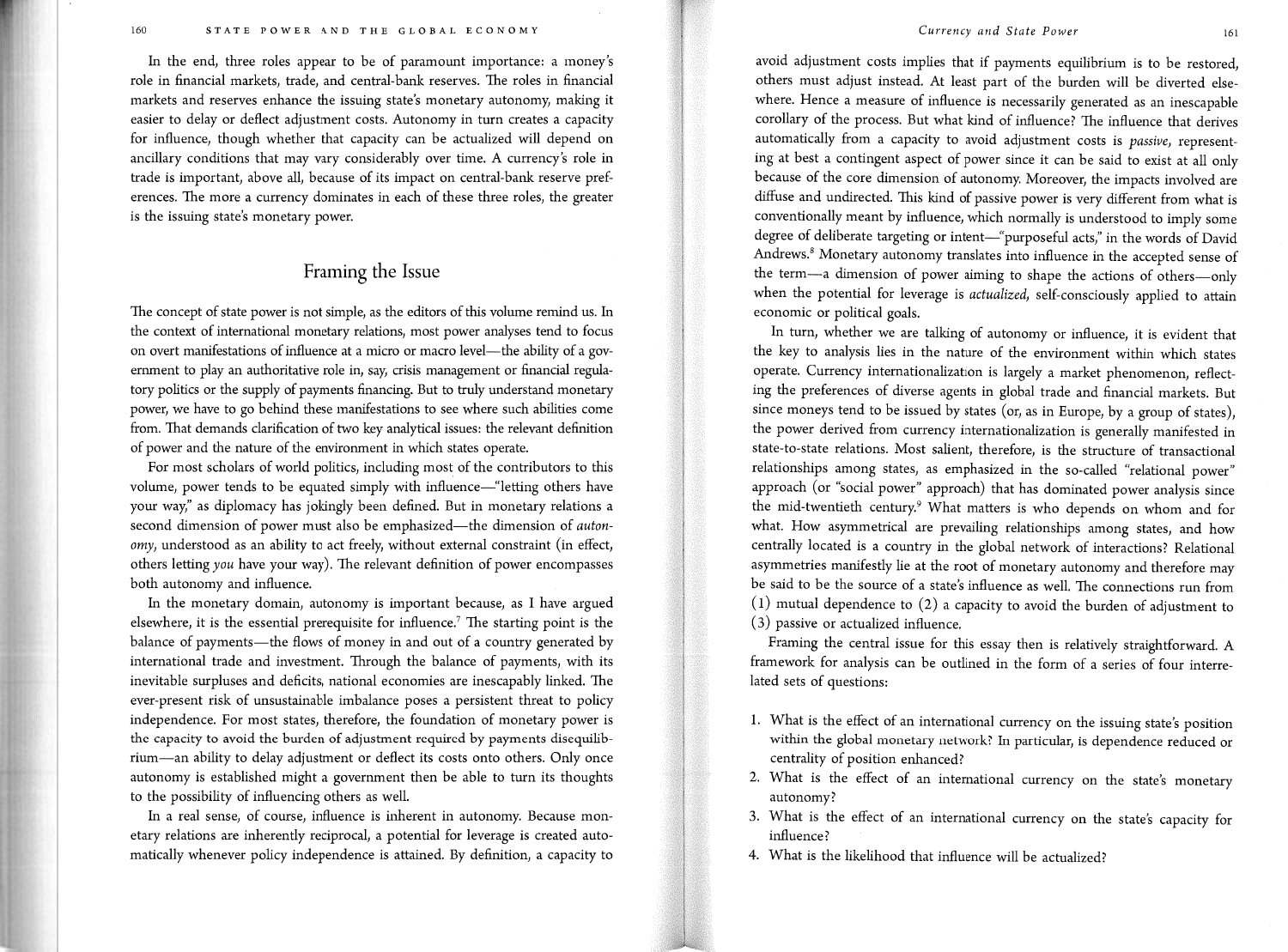# Money and Power

Few knowledgeable observers doubt that currency internationalization can add to the power of the state that issues it. As Strange put it long ago: "It is highly probable that any state economically strong enough to possess [an international money] will also exert substantial power and influence. The rich usually do."<sup>10</sup> Remarkably, however, the conventional wisdom has never been put to a serious test. A broad causal relationship is assumed, linking currency to power, and much has been written about how the resulting capabilities might be used as an instrument of statecraft.<sup>11</sup> But no one has ever tried to spell out the connections in detail, to see just how or why any of the diverse cross-border uses of a national money might actually affect the autonomy or influence of its issuer. International currencies play many roles, and not all of those roles may have the same impact on state power. We need to take a closer look to see what specific characteristics of international money make the most difference.

#### The Conventional Wisdom

The logic of the conventional wisdom is impeccable. From the days of the earliest coins in ancient Greece, a pronounced hierarchy has always tended to exist among the world's diverse moneys in what I have previously characterized as the currency pyramid.<sup>12</sup> Competition among currencies has thrown up one or a few market favorites that, for shorter or longer periods of time, predominate in cross-border use and set a standard for all other moneys. Not insignificant is the fact that in every case the dominant currency's issuer-at least at the start--was also a major, if not dominant, economic and political power.

It hardly seems implausible, therefore, to assume that there might be a connection between currency and power. The very notion of hierarchy, after all, is inherently political, suggesting degrees of reciprocal influence-differential impacts on the ability of governments to achieve goals at home or abroad. So why not just connect the dots? The stronger the currency, the stronger the country. As Nobel laureate Robert Mundell once wrote, "Great powers have great currencies."13

In the extant literature, however, we find only the vaguest clues to how the dots might in fact be connected. Most observers, including myself, have tended to limit themselves simply to enumerating the benefits that can accrue to the issuer of an international money. Standard analysis identifies four main gainstwo economic and two political. These are:

1. Seigniorage. Technically defined as the excess of the nominal value of a currency over its cost of production, seigniorage at the international level

is generated whenever foreigners acquire and hold significant amounts of domestic money, or financial claims denominated in the domestic money, in exchange for traded goods and services. Cross-border accumulations represent the equivalent of a subsidized or interest-free loan from abroadan implicit economic transfer that constitutes a real-resource gain for the economy at home. Included as well is the benefit of any reduction of overall interest rates generated by the extra demand for home-country assets.

- 2. Macroeconomic flexibility. Cross-border use can also relax the constraint of the balance of payments on domestic monetary and fiscal policy. The greater the ability to finance payments deficits with the country's own currency, the easier it is for policy makers to pursue public spending objectives, both internally and externally. Macroeconomic flexibility may be considered another way of expressing the autonomy dimension of monetary power.
- 3. Reputation. At the symbolic level, a position of prominence in the hierarchy of currencies can promote the issuing state's overall reputation in world affairs-a form of what political scientists today call soft power. Broad international circulation may become a source of status and prestige, a visible sign of elevated rank in the community of nations.
- 4. Leverage. Finally, in more tangible terms, prominence in the hierarchy of currencies may promote the issuing state's capacity to exercise leverage over others through its control of access to financial resources-a form of hard power. This benefit, obviously, corresponds to the influence dimension of monetary power.

Standard analysis of course also identifies potential costs, mostly associated with the risks posed by an excessive accumulation of foreign liabilities. The benefits of currency internationalization, as I have previously suggested,<sup>14</sup> are most likely to accrue at the earliest stages of cross-border use, when a money is most popular. Later on, gains may well be eroded by a growing "overhang" of debt that could erode confidence in the currency's future value or usefulness. To persuade foreigners to hold on to their accumulated balances, interest rates may have to be raised, reducing or even eliminating seigniorage gains,<sup>15</sup> and compromising macroeconomic flexibility. Eventually both reputation and leverage could also be adversely affected. In a very real sense, therefore, an international currency can be regarded as a two-edged sword, potentially valuable as a means to shape the behavior of others but, in time, possibly also dangerous to its issuer.

Time in this context, however, is likely to be quite lengthy, measured not in years but decades, given the well-known inertias in international currency choice. 16 Consider how long it took the US dollar, despite its many attractions, to displace Britain's pound sterling at the top of the currency pyramid in the last century. As Paul Krugman has commented: "The impressive fact here is surely the inertia; sterling remained the first-ranked currency for half a century after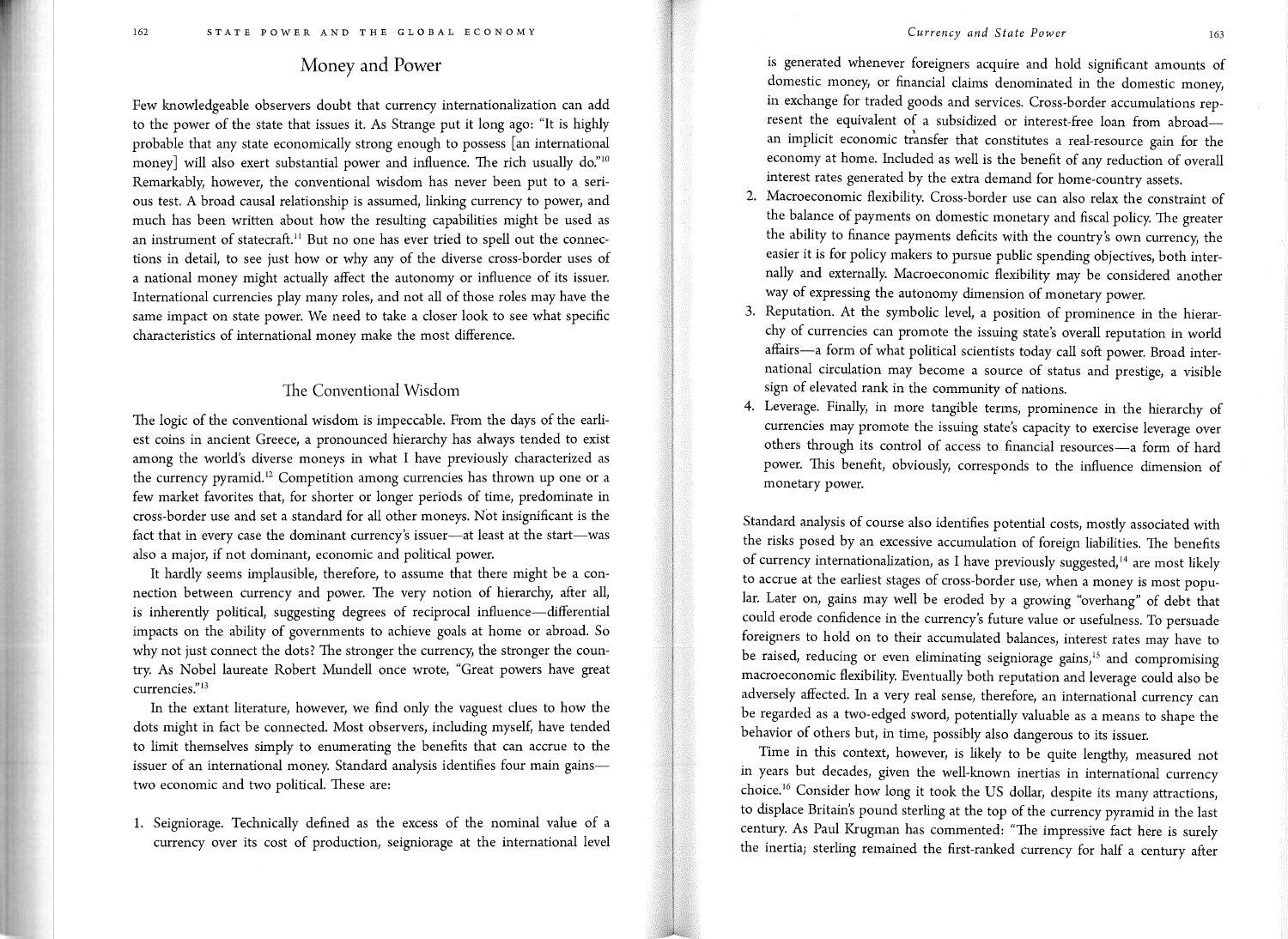Britain had ceased to be the first-ranked economic power."<sup>17</sup> As a practical matter, the costs of currency internationalization are likely to assert themselves only in the very long term. In the shorter term, accordingly, policy makers understandably may be inclined to discount the potential risks involved, focusing on the benefits instead.

But beyond enumerating these potential gains and risks, the extant literature has put remarkably little effort into analyzing the specifics of causation. Currency internationalization, typically, is treated more or less holistically, with little regard for the distinctively separate roles that an international money may play. Apart from a few casual comments here or there, the possibility that these separate roles might have differential impacts on the power of issuing states has never been formally addressed.

#### The Roles of Money

Impeccable as the logic of the conventional wisdom may be, therefore, it still leaves critical gaps in our understanding. We know that international currencies play many roles, to a greater or lesser extent. But we know little about how each of these roles separately may (or may not) connect to state power. To improve understanding, we need to systematically disaggregate the concept of currency internationalization in order to isolate the impact of each individual role.

The standard taxonomy for characterizing the roles of international money, which I can take pride in originating,<sup>18</sup> separates out the three familiar functions of money-medium of exchange, unit of account, store of value-at two levels of analysis: the private market and official policy, adding up to six roles in all. Specialists today generally speak of the separate roles of an international currency at the private level in foreign-exchange trading (medium of exchange), trade invoicing and settlement (unit of account and medium of exchange), and financial markets (store of value). At the official level, we speak of a money's roles as an exchange-rate anchor (unit of account), intervention currency (medium of exchange), or reserve currency (store of value). Each of the six roles is distinct in practical as well as analytical terms. The taxonomy is summarized in Figure 8.1.

At any given moment, only one or two currencies are ever likely to be of significance for all these diverse functions. These are what, with a nod to Strange,  $^{19}$ I have called "top currencies"-moneys whose scope and domain are more or less universal. Top currencies are what an economist would call full-bodied money, generally accepted for all purposes. Today the only true top currency is the US dollar, which for all its tribulations still dominates for most cross-border uses and in most regions.20 Not even the gale-force winds of the recent global financial crisis could topple America's greenback from its perch at the peak of the currency pyramid, though debate about its future continues.<sup>21</sup>

*Currency and State Power* <sup>165</sup>

|                    | Functions                                  |                 |                |
|--------------------|--------------------------------------------|-----------------|----------------|
| Levels of analysis | Medium of exchange                         | Unit of account | Store of value |
| Private            | Foreign exchange trading, trade settlement | Trade invoicing | Investment     |
| Official           | Intervention                               | Anchor          | Reserve        |

*Figure 8.1* The Roles of International Money

Just below are what I call patrician currencies-moneys whose use for various cross-border purposes, while substantial, is something less than dominant and whose popularity, while widespread, is something less than global. Most prominent among these is of course the euro, the joint money of the European Union (EU), which is already second to the greenback in most categories of use. Though many observers have predicted that the euro is destined soon to achieve parity with or even surpass the greenback as international money, $22$  the evidence suggests otherwise. $23$  In reality, after a fast start, cross-border use of the euro appears to have leveled off and, especially after Europe's sovereign-debt problems that began in the spring of 2010, has come to be largely confined to the EU's immediate hinterland around the European periphery and in parts of the Mediterranean littoral and Africa. The only other patrician currency of note today, despite some recent loss of popularity, is the Japanese yen. Many expect the euro and yen to be joined eventually, though not anytime soon, by China's yuan, otherwise known as the renminbi ("people's currency").

And below the patrician currencies come what I call elite currencies---moneys of sufficient attractiveness to qualify for some degree of cross-border use but with only limited scope or domain. These are the minor international currencies, a list that today would include, inter alia, Britain's pound sterling (sadly no longer a top currency or even a patrician currency), the Swiss franc, the Canadian and Australian dollars, and a small handful of others.

The challenge is to look carefully at each of the principal roles of an international currency and, using the framework suggested in this essay, ask: What is the effect on state power of each specific role, considered on its own? Are there interdependencies among the various roles? And what are their relative or cumulative impacts? Only then can we begin to get a real handle on the specifics of causation in the currency-power relationship.

# The Private Level

In international markets, selected national currencies-whether top, patrician, or elite-may play any of three roles: in foreign-exchange trading, trade invoicing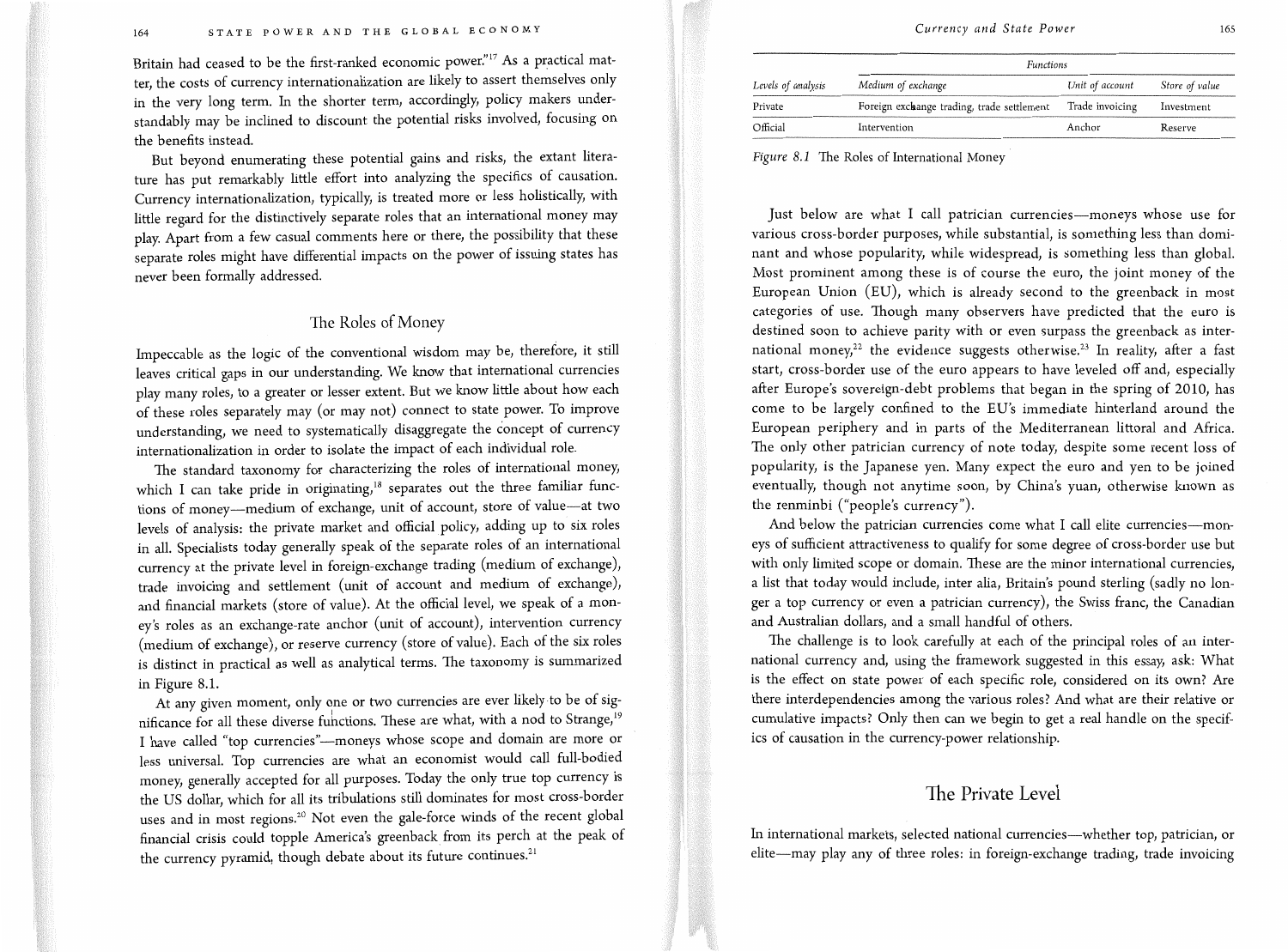and settlement, or financial markets. Examining each role on its own, it becomes evident that their respective implications for state power differ noticeably. All three may generate economic dividends, but only the role in financial markets, where currencies serve as an investment medium, can prove advantageous in political terms as well. The big dividing line is between the medium -of-exchange and unit-of-account functions of money, on the one hand, and the store-of-value function on the other.

### Foreign-Exchange Trading

Nothing better illustrates the network-like quality of international monetary relations than the foreign-exchange market-that vast agglomeration of banks and other financial institutions around the world where national currencies are actively traded for one another. Given the more than 1 SO distinct state moneys now in existence, it is evident that the total of bilateral relationships numbers in the thousands, constituting a gigantic web of interactions. The metric for all of these relationships is of course the rate of exchange between each pair of currencies.

Not all relationships are of equal importance, however. In most cases, the direct connections between pairs of currencies are weak at best, meaning that the expense of direct purchases is likely to be high, if not prohibitive. Most wholesale trades therefore tend to go through a more widely used intermediary, <sup>a</sup>"vehicle" currency, in order to minimize transaction costs. The idea is to take advantage of scale economies or what economists call "network externalities:' One peripheral currency is used to buy the vehicle currencyj the vehicle currency is then used to buy another money. In the exchange market today, according to the most recent survey by the Bank for International Settlements,<sup>24</sup> the US dollar is by far the most dominant vehicle currency, appearing on one side or the other of some 86 percent of all market transactions. (Percentages add up to 200 percent because every transaction involves two currencies.) Trailing far behind are the euro (37 percent), yen (16.S percent), and a small handful of elite currencies.

Vehicle currencies clearly enjoy a position of centrality in the global currency network, since so many exchanges pass through them. For issuing states, this almost certainly translates into economic benefit. Transactions costs are likely to be reduced for local enterprises; financial institutions may gain some competitive advantage from the volume of business done in their own home currency. Political benefits, on the other hand, seem slight, since the role appears to have little impact on monetary autonomy. Widespread use as an intermediary for currency trading in no way affects a state's ability to delay or deflect adjustment costs. No constraint on state action is removed or alleviated. The vehicle role is a purely mechanical one and can be easily replaced.

#### Trade Invoicing and Settlement

Much the same can also be said of a currency's role in trade invoicing and settlement. Whenever goods or services are bought and sold internationally, the parties to the transaction must agree on the monetary unit to be used to denominate contracts and effectuate payments. And here too scale economies dictate a dominant role for a small handful of currencies at the center of the global monetary network. Available data suggest that roughly half of all world exports today are invoiced and settled in US dollars. Partly this is because of America's large market size and still predominant place as an importer and exporter, all providing a large transactional network that enhances scale economies. And partly it is because of the greenback's central role in the markets for virtually all reference-priced and organized exchange-traded commodities-including, most notably, the global market for oil, the world's most widely traded product. Next in importance is the euro, which accounts for perhaps 1S-20 percent of exports, mainly in and around the European region. Most other moneys play a marginal role at best.

The benefits of the trade role too appear to be largely economic rather than political. On the economic side, local enterprises need worry less about the issue of exchange riskj financial institutions may enjoy a competitive edge in providing commercial credit or other trade-related services in their own home currency. These are definite advantages. But on the political side gains again seem slight, and for much the same reason. The market's choice of a national currency for invoicing and settlement, on its own, adds nothing directly to the issuing government's ability to delay or deflect adjustment costs. Again, no constraint is removed or alleviated. Bills must still be paid on time, whatever the currency used.

#### Financial Markets

Effects are quite different, however, in financial markets, where currencies play a role as an investment medium. One of the principal functions of financial markets is to facilitate the management of investor risk by creating opportunities for portfolio diversification. At the international level this means widening the range of currency choice. To spread risk, global portfolio managers typically invest across a variety of currencies, including all the familiar moneys near the peak of the currency pyramid. Most popular here too is the US dollar, though by a declining margin. Representative are the figures for the outstanding stock of international debt instruments (defined as securities issued in a currency other than that of the borrower's home country). At the end of 2008, the greenback's share of the global bond market stood at 4S percent, down from about SO percent in 1999. The euro's share, by contrast, was up noticeably, from just 19 percent in 1999 to roughly one-third in 2008. At least a half-dozen other moneys, including the yen and a number of elite currencies, account for the remainder.<sup>25</sup>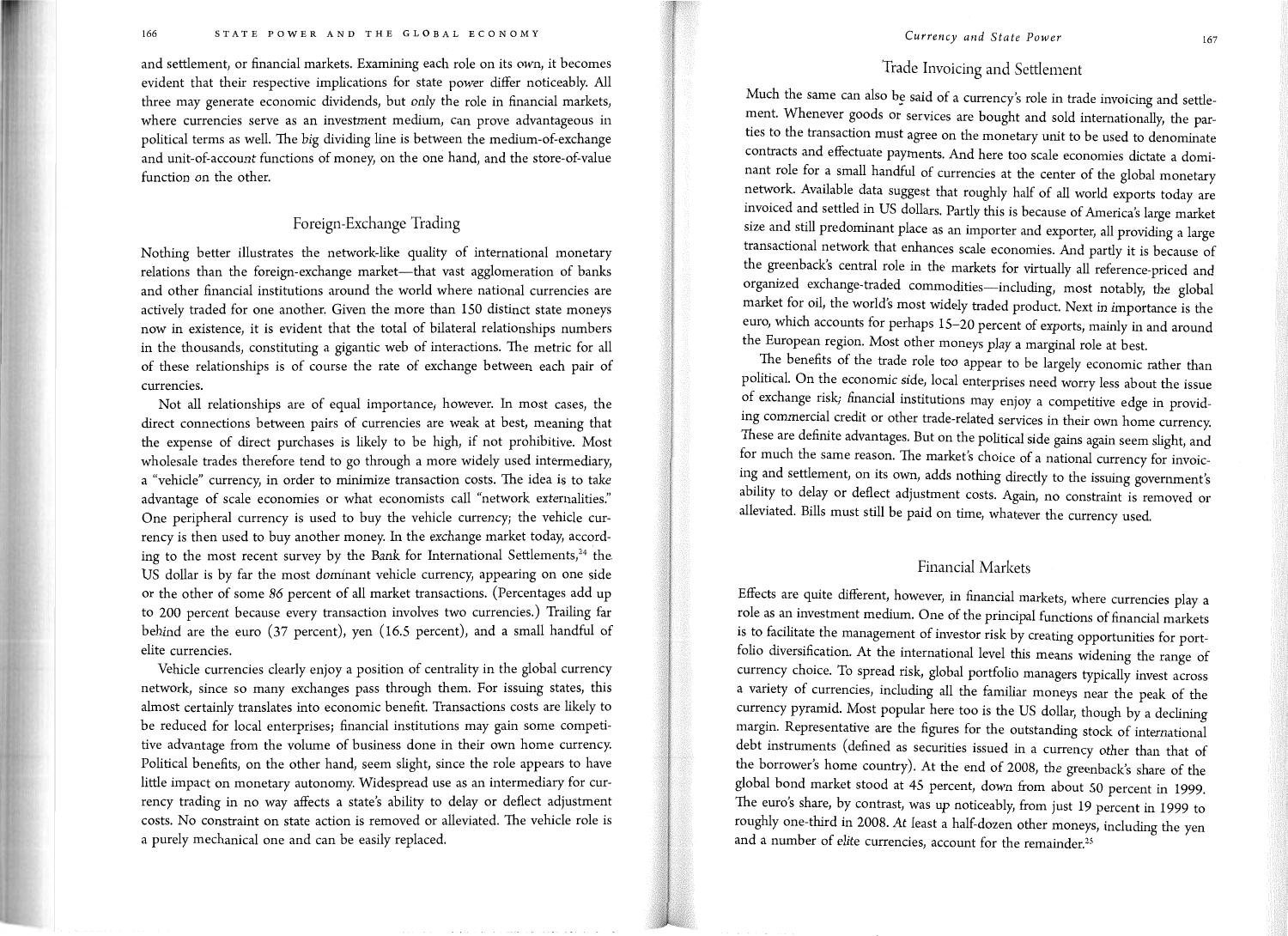Like the vehicle and trade roles, the investment role clearly yields economic benefits. Most significant is the seigniorage gain that automatically results from the willingness of market actors to hold a currency that is not their own. Additional benefits may also accrue to local banks or other financial institutions that generate, trade, or manage the claims owned by foreigners. But unlike the vehicle and trade roles, the investment role also yields political benefits insofar as it relaxes traditional balance-of-payments constraints on domestic macroeconomic policy. Autonomy is enhanced when it becomes possible to finance external deficits with the state's own currency. Adjustment costs can more easily be delayed or deflected.

Is influence enhanced as well? We know that a *capacity* to exercise leverage emerges automatically as a corollary of enhanced autonomy in the adjustment process. But can that potential be *actualized?* That depends greatly on two ancillary conditions: (1) the availability of alternatives to the state's currency as an investment medium, and  $(2)$  the magnitude of existing foreign holdings of the currency. The former variable is important because it determines the issuing state's ability to control the *supply* of investment opportunities; the latter, because it helps shape market sentiment regarding the attractiveness of those opportunities, thus affecting *demand.* At one extreme would be a situation like that enjoyed by the United States after World War II, when market actors had few alternatives to the US dollar, and greenback holdings were low. America had a virtual monopoly on quality outlets for savings, and few feared for the dollar's future value. As a result, Washington was in a position to make access to its financial markets an explicit instrument of foreign policy, welcoming friends or barring adversaries. At the other extreme would be a situation like the present, when alternatives to the greenback are more plentiful and the accumulated overhang of foreign dollar claims has grown alarmingly. Any attempt today to actualize the potential for leverage might be met simply by a flight from the dollar, which almost certainly would be more disadvantageous than advantageous from America's point of view.

On balance, therefore, the power implications of the investment role are ambiguous. Autonomy is initially increased as a result of the greater degree of macroeconomic flexibility. But influence in the active mode may or may not be facilitated, depending as it does on ancillary conditions that can vary considerably over time. Gains in the shorter term might well eventually be reversed in the longer term. If an international currency can be regarded as a two-edged sword, the investment role is one reason why.

## **The Official** Level

At the official level, involving relations between governments, national currencies may also play any of three roles, as an exchange-rate anchor, intervention

currency, or reserve currency. Here too each role, considered separately, has its own implications for state power. Likewise, here too the biggest difference is between the medium-of-exchange and unit-of-account functions, on the one hand, and the store-of-value function on the other.

### Exchange-Rate Anchor

Since the breakdown of the Bretton Woods pegged-rate system in the early 1970s, governments have been free to choose whatever exchange-rate regime they desire, from various versions of a "hard" or "soft" peg to managed flexibility or an independent ("clean") float. States that prefer to retain some form of peg have a wide range of units of account to choose from. In practice, only a few currencies figure prominently as exchange-rate anchors, either for single-currency pegs or as a prominent part of basket pegs. Most dominant, once again, are the US dollar and euro. About sixty states now align their exchange-rate policy, wholly or in part, with the greenback, ranging in size from tiny islands in the Pacific to China. Close to forty countries, including four European mini-states (Andorra, Monaco, San Marino, and the Vatican), six current members of the EU, and several more candidates for EU membership, rely solely or mainly on the euro.

As with trade invoicing at the private level, the anchor role at the official level appears to produce gains that are largely economic rather than political. The relative stability of a peg is likely to reduce the cost of doing business with aligned countries, as compared with economies with more flexible or freely floating rates. Power implications, by contrast, appear to be as ambiguous as with the investment role. An anchor role certainly enhances the centrality of a currency, putting it at the core of a formal or informal monetary bloc. That may help promote the issuing state's soft power, by adding to the country's global prestige and reputation. But hard power benefits little, since on its own the pegging function, understood simply as a currency *numeraire,* does nothing to augment monetary autonomy. Indeed the net impact on the issuing state's power position could even turn out to be negative, to the extent that use as an anchor constrains the government's ability to resort to exchange-rate shifts as part of the adjustment process. Its power to delay or deflect might actually be eroded. This role too may be a two-edged sword.

#### Intervention Currency

Except for an absolutely clean float-rare in practice-all exchange-rate regimes involve some degree of government intervention in the exchange market, whether modest or substantial. But what foreign currency should be bought or sold in order to manage an exchange rate? Here too, as in foreign-exchange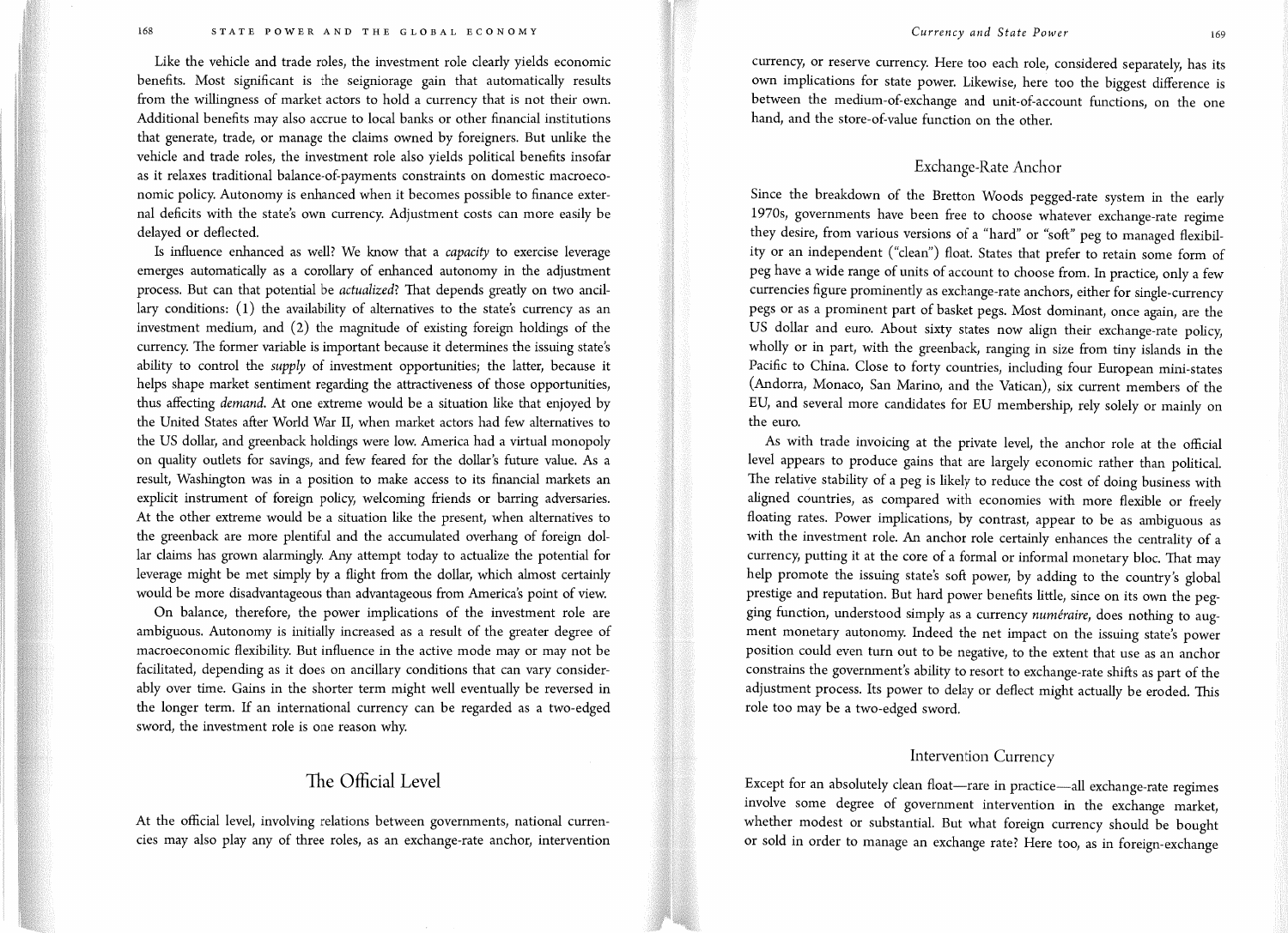trading, scale economies matter. Efficiency criteria dictate choosing a currency that is as widely traded as possible, to ensure that the effects of intervention will be quickly and smoothly generalized. That means relying on one of the most popular international moneys, such as the US dollar, euro, or yen. Use for intervention purposes generally tends to mirror a money's prominence as a vehicle currency.

Effects of the intervention role, for the issuing state, appear to parallel those of the anchor role. On the one hand, there is likely to be some economic benefit, insofar as widespread use of the currency advantages home financial institutions. On the other hand, power implications are ambiguous. There is nothing in the intervention role, considered separately, that augments monetary autonomy. There is, however, a risk of loss of influence over the exchange rate in the adjustment process to the extent that bilateral rates are controlled by the intervention practices of others. Once again, we find a two-edged sword.

#### Reserve Currency

Finally, we come to the role of reserve currency—the function that most readily comes to mind when we think about international currencies. For central banks, reserve assets serve as a store of value that can be used directly for intervention purposes or else can be more or less quickly converted into a usable intervention medium. For historical reasons gold is still included in the reserve stockpiles of many countries, despite the fact that it is no longer directly employable as a means of exchange. So too are Special Drawing Rights, which like gold must be exchanged for a more usable instrument when the need for financing arises. But the great bulk of reserves is held in the form of liquid assets denominated in one of the small handful of moneys at the peak of the currency pyramid. Once again the US dollar predominates, accounting at end-2009 for some 62 percent of global reserves, according to the IMF's public database on the Currency Composition of Official Foreign Exchange Reserves (COFER). This was down from 71.5 percent in 1999 but well up from a low of around 45 percent in 1990. And once again the euro is second, with a share of 27 percent at end-2009, up from 18 percent in 1999.

Effects of the reserve-currency role most closely resemble those of the investment role. On the one hand there are dear economic benefits, including a gain of seigniorage for the economy as a whole, as well as heightened profit opportunities for local financial institutions that are in a position to assist foreign central banks in the management of their reserves. On the other hand, power implications are ambiguous and highly dependent on ancillary conditions that can vary over time.

Here too autonomy is increased initially as a result of a greater degree of macroeconomic flexibility. The more foreign central banks are willing to add to

their reserve holdings, in effect extending credit to the issuing state, the easier it is for the issuer to delay or deflect adjustment costs. A capacity to exercise leverage emerges. But whether that potential can be actualized is another matter entirely-once again, the two-edged sword. Much depends on the same ancillary economic considerations that make the investment role so contingent: the availability of alternatives and the magnitude of existing holdings. Because here we are speaking of official state institutions, and not just private market actors, much also depends on political considerations, including especially the nature of the issuing state's diplomatic and security relations with reserve holders. Possibilities vary enormously, from a condition of potentially great strength early on to, later, a position of decided weakness.

# Interdependencies

Overall, a distinctive pattern emerges. All six roles generate economic benefits of some magnitude. Political effects, however, tend to be more concentrated. Only the two store-of-value roles-the investment role at the private level and the reserve role at the official level-seem able to add directly to the issuing state's monetary autonomy, creating a potential for effective leverage (though in time this advantage may be eroded by an accumulation of foreign debt). In this respect, there is a clear dividing line between the store-of-value function and the other two functions of international money (medium of exchange, unit of account).

That does not mean, however, that the two store-of-value roles are the only ones that matter. Analysis cannot stop with a consideration of each role on its own. The possibility of interdependencies among the various roles must also be considered. For example, we know that the intervention role of an international money is closely tied to its importance as a vehicle currency. As indicated, scale economies matter in exchange-rate management. Likewise, it is evident that a close link exists between the invoicing role of a currency in international trade (a unit-of-account function) and its settlement role (a medium-of-exchange function). It is no accident that typically these are spoken of, as I have done here, in tandem: the trade role. Most parties to international trade find it convenient to use the same currency for both purposes.

The real question, however, concerns the two store-of-value roles and the dividing line between them, on the one hand, and the other two functions of international money on the other. Is either the investment role or the reserve role in any way dependent on a currency's use as a medium of exchange or unit of account at either the private or official level?

At the private level, the answer is dear: no. For most portfolio managers, seeking diversification to manage risk, use of any given currency as an investment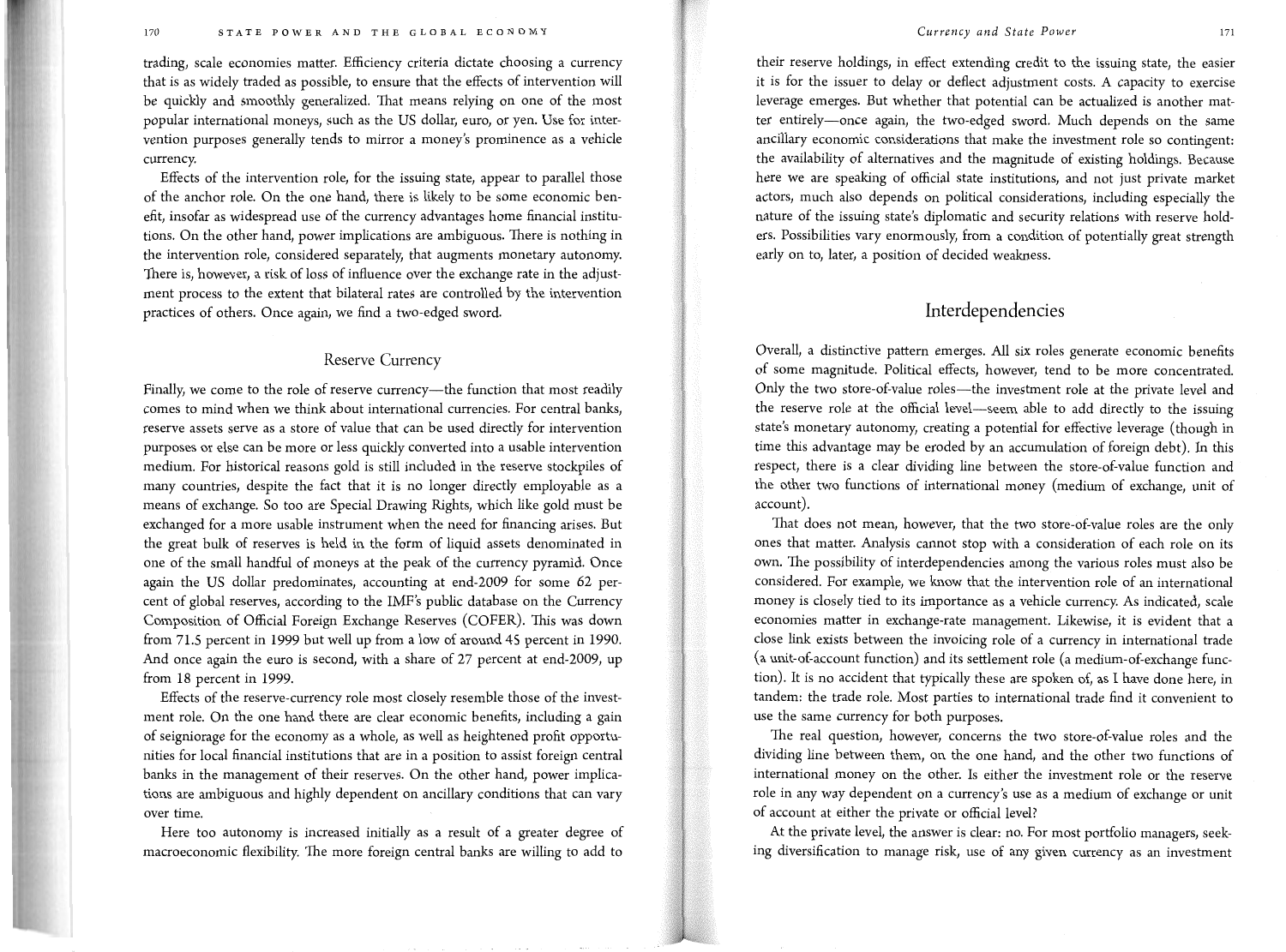medium is most closely tied to the critical qualities of "exchange convenience" and "capital certainty"-a high degree of transactional liquidity and reasonable predictability of asset value. The key to both is a set of broad and well-developed financial markets for claims denominated in the issuing country's currency, sufficiently open to ensure full access by investors of all kinds. Neither exchange convenience nor capital certainty appears to depend in any way on how much a money may or may not be used as a vehicle in currency markets or for trade invoicing and settlement. In currency markets the vehicle is not held as a store of value at all. In trade, a species of investment instrument is created in the form of commercial paper, but the claims involved are very short-term and effectively self-liquidating.

At the official level, the answer is trickier. In principle central banks are no less free than market investors to diversify the currency composition of their holdings, so long as the assets they hold can be quickly converted when needed into a medium useful for intervention purposes. To that extent, the qualities they seek are the same as those valued by private actors: exchange convenience and capital certainty. In practice, however, reserve preferences in most countries tend to be distinctly skewed, favoring one currency in particular. In Latin America, the Middle East, and much of Asia, the US dollar typically predominates, while around Europe and in parts of Africa the euro is more popular. Why is that?

Superficially, it might appear to have something to do with the anchor and intervention roles. If a country's money is formally or informally aligned with one anchor currency in particular, it makes sense to intervene in that currency as wellj and that in turn would logically encourage concentrated holdings of the currency, to facilitate easy entry or exit in the exchange market. But that fails to explain why we also see the same kind of skewed preferences in states with floating currencies, which may not actively manage their exchange rate on a regular basis. Nor, for states that do intervene frequently, does it account for the choice of anchor to start with. Such decisions are not made arbitrarily.

Looking deeper, it seems evident that the really crucial link lies elsewherein the trade role. Politics aside, reserve preferences are most likely to reflect the pattern of currency choice in a country's foreign commercial relationships. The popularity of the US dollar in Latin America, the Middle East, and Asia is a direct reflection of either or both of two considerations: the importance of the United States as a market or supplier; or the importance of reference-priced and organized exchange-traded commodities in each country's exports. Since the greenback is the main monetary unit used for invoicing and settlement in both bilateral trade with the United States and global commodity trade, it is hardly surprising to find it dominant in the reserves of these countries as well. Conversely, the euro naturally dominates in the European region, where trade relations are focused more toward members of the EU.

Plainly, therefore, the investment and reserve roles are not the only ones that matter. In terms of direct implications for state power, the dividing line between the two store-of-value roles, on the one hand, and money's other two functions (medium of exchange and unit of account), on the other hand, remains essential. But indirectly, the role of a currency in private trade can be seen to play a vital part, too, insofar as it helps to shape government reserve preferences. Overall, three of an international money's six possible roles-specifically, the trade, investment, and reserve-currency roles-are critically involved, not just the two store-of-value roles.

## **Relative and Cumulative Impacts**

What are the relative or cumulative impacts of these three roles? Ultimately, it seems not unreasonable to conclude that a currency's reserve role has the greatest effect on state power, owing to the enhanced capacity that emerges for direct leverage on governments. By comparison, the investment and trade roles would appear to be of secondary importance. Their relevance derives mainly from the part they play in making the reserve role possible.

There are two reasons for discounting the relative impact of the investment role considered on its own. First, as compared with the reserve-currency role, it is clearly more difficult to actualize any potential for influence. We know that both store-of-value roles enhance autonomy, by relaxing traditional balance-of-payments constraints on domestic macroeconomic policy. A capacity for leverage is the automatic corollary of any increase in the power to delay or deflect adjustment costs. But when the enhanced autonomy results from decentralized investment decisions in the open marketplace rather than from centralized government choices, impacts are bound to be more dispersed and diffuse, making it harder to target specific actors with self-conscious intent. When a currency is held just by private investors, pressures can be brought to bear on other states only indirectly. When the same currency is held by public agencies, pressures on foreign governments can be applied directly, to much better effect.

Second, the investment role also offers a lower degree of control over supply, again as compared with the reserve-currency role. That is evident from the differing degrees of diversification in private markets and official reserves. At the private level, as indicated, as many as eight to ten currencies figure prominently in global finance. It is not. like the immediate aftermath of World War II when just one country, the United States, could enjoy anything like a monopoly over available alternatives. Given the higher level of competition today, few issuing states are in a position even to try to exercise deliberate leverage through the role of their currency as an investment medium. Assets denominated in the monetary units of countries like Australia, Canada, and Switzerland are all actively traded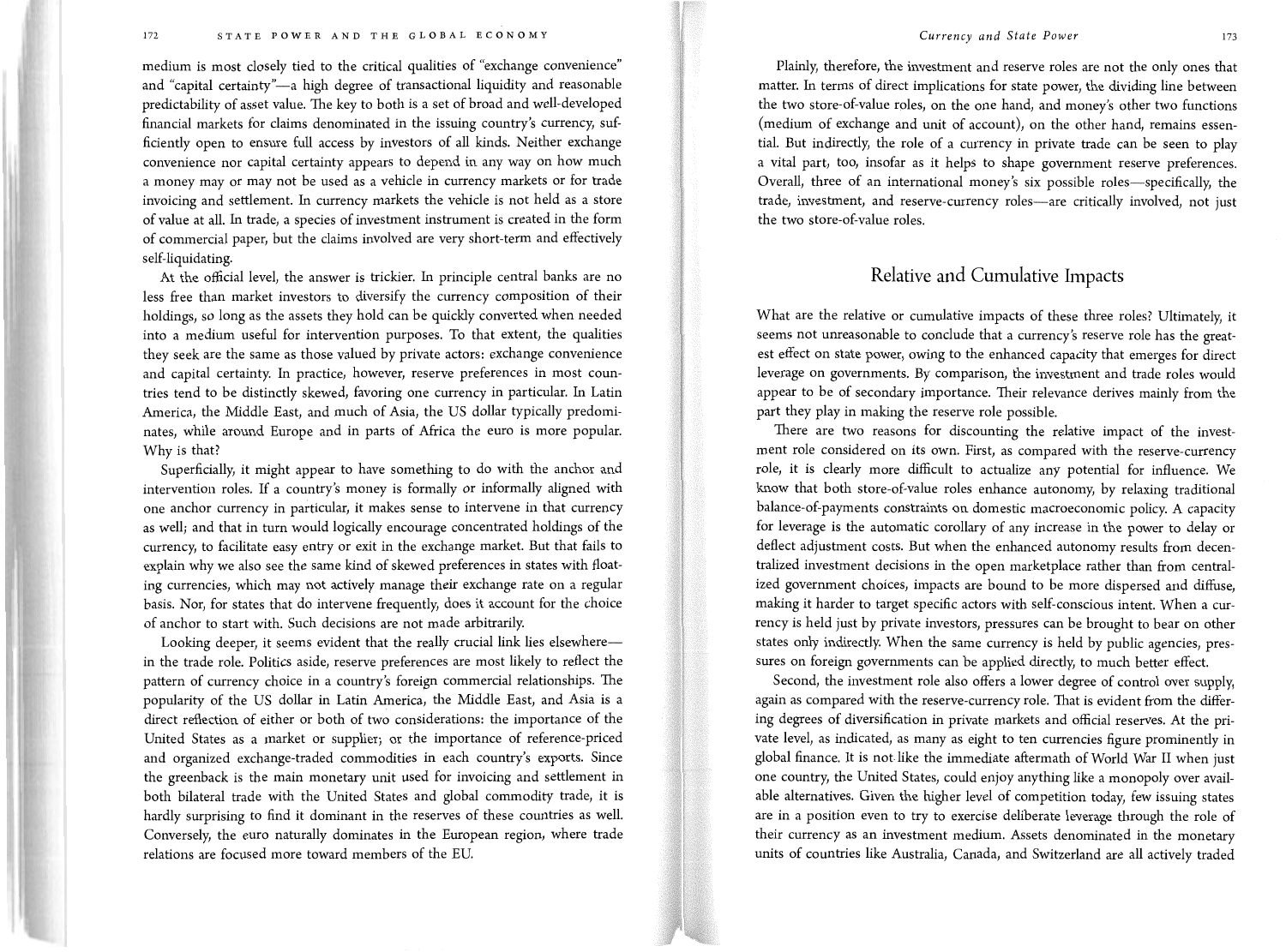in global markets, but no one would claim that this translates into any kind of power for their issuing governments. At the official level, by contrast, where just two currencies dominate, an effective duopoly prevails. More room, accordingly, is offered for actualizing influence.

On the other hand, it is clear that an investment role is essential if a currency is ever to rise to the status of a reserve currency. While a given money can play an investment role even if never used as a reserve currency, the reverse is unlikely ever to happen in a market-based currency system. Monetary history suggests that the investment role comes first and then is followed by a reserve role *in addition.* Certainly that was the pattern followed in the nineteenth century by the pound sterling, which first found an international role as a consequence of London's preeminence as a financial center, and only later began to be held by central banks as well. Likewise, it was true of the US dollar, which first rode the rise of New York as a rival to London for foreign lending, well before it surpassed sterling as a reserve asset. It is necessary to think in terms of cumulative effects. A state whose currency is used as a store of value in private markets alone gains only the influence created by that role. But a state whose currency is used as a store of value by central banks too gains the cumulative effect of both roles.

The link, of course, is the trade role, which plays a critical part in determining which among several investment currencies will emerge as a favored reserve asset as well. The issuer of an international money that is used only as investment medium can aspire at best to just some modest modicum of power. But add widespread use for trade invoicing and settlement leading to a reserve role, and soon the issuing state becomes much more centrally placed in the global monetary network, enhancing its influence considerably. Combined dominance in all three—financial markets, trade, and reserves—produces the "exorbitant privilege," as Charles de Gaulle put it, of a true top currency.

## Conclusion

The practical implications of all this are clear. Several states around the world today are thought to harbor ambitions to amplify their monetary power--including, most prominently, the four BRIC countries (Brazil, Russia, India, and above all China). One way to do this is to promote a reserve role for their currency, discounting the longer-term risks of currency internationalization. How can that be done? The analysis suggests two crucial imperatives. One is a commitment to broad financial-market development, building up the exchange convenience and capital certainty of their currency, in order to attract the interest of private investors and portfolio managers. The other is a commitment to wider use of their currency in trade invoicing and settlement, reshaping commercial relationships,

in order to attract the interest of foreign central banks. Neither path is easy, of course, and success is by no means guaranteed. But the consequences could be significant, even profound. As Steve Krasner has long reminded us, any change in the distribution of state power in the world economy is bound to have impacts that can be ignored only at our peril.

#### Notes

- 1. Kindleberger 1970.
- 2. Strange 1971a, 1971b.
- 3. Cohen 1971a, 1977.
- 4. Kirshner 1995, 3.
- 5. Kirshner 1995; Lawton, Rosenau, and Verdun 2000; Andrews 2006a.
- 6. Cohen 2000, 2006.
- 7. Cohen 2006.
- 8. Andrews 2006b, 17.
- 9. Baldwin 2002.
- 10. Strange 1971a, 222.
- 11. Kirshner 1995; Andrews 2006a.
- 12. Cohen 1998, 2004.
- 13. Mundell 1993, 10.
- 14. Cohen 1998, 129.
- 15. Cohen 1971b.
- 16. Cohen 1998, 136-137.
- 17. Krugman 1992, 173.
- 18. Cohen 1971a.
- 19. Strange 1971a, 1971b.
- 20. Cohen 2009.
- 21. Helleiner and Kirshner 2009.
- 22. Chinn and Frankel 2008.
- 23. Cohen 2011.
- 24. Bank for International Settlements 2007.
- 25. European Central Bank 2009.

### References

- Andrews, David M., ed. 2006a. *International Monetary Power*. Ithaca, NY: Cornell University Press.
- 2006b. "Monetary Power and Monetary Statecraft." In *International Monetary Power*, edited by David M. Andrews, 7-28. Ithaca, NY: Cornell University Press.
- Baldwin, David A. 2002. "Power and International Relations." In *Handbook of International Relations*, edited by Walter Carlsnaes, Thomas Risse, and Beth A. Simmons, 177-191. Thousand Oaks, CA: Sage.
- Bank for International Settlements. 2007. *Triennial Central Bank Survey: Foreign Exchange and Derivatives Market Activity in 2007.* Basle: Bank for International Settlements.
- Chinn, Menzie, and Jeffrey Frankel. 2008. "Why the Euro Will Rival the Dollar." *International Finance* 11(1): 49–73.